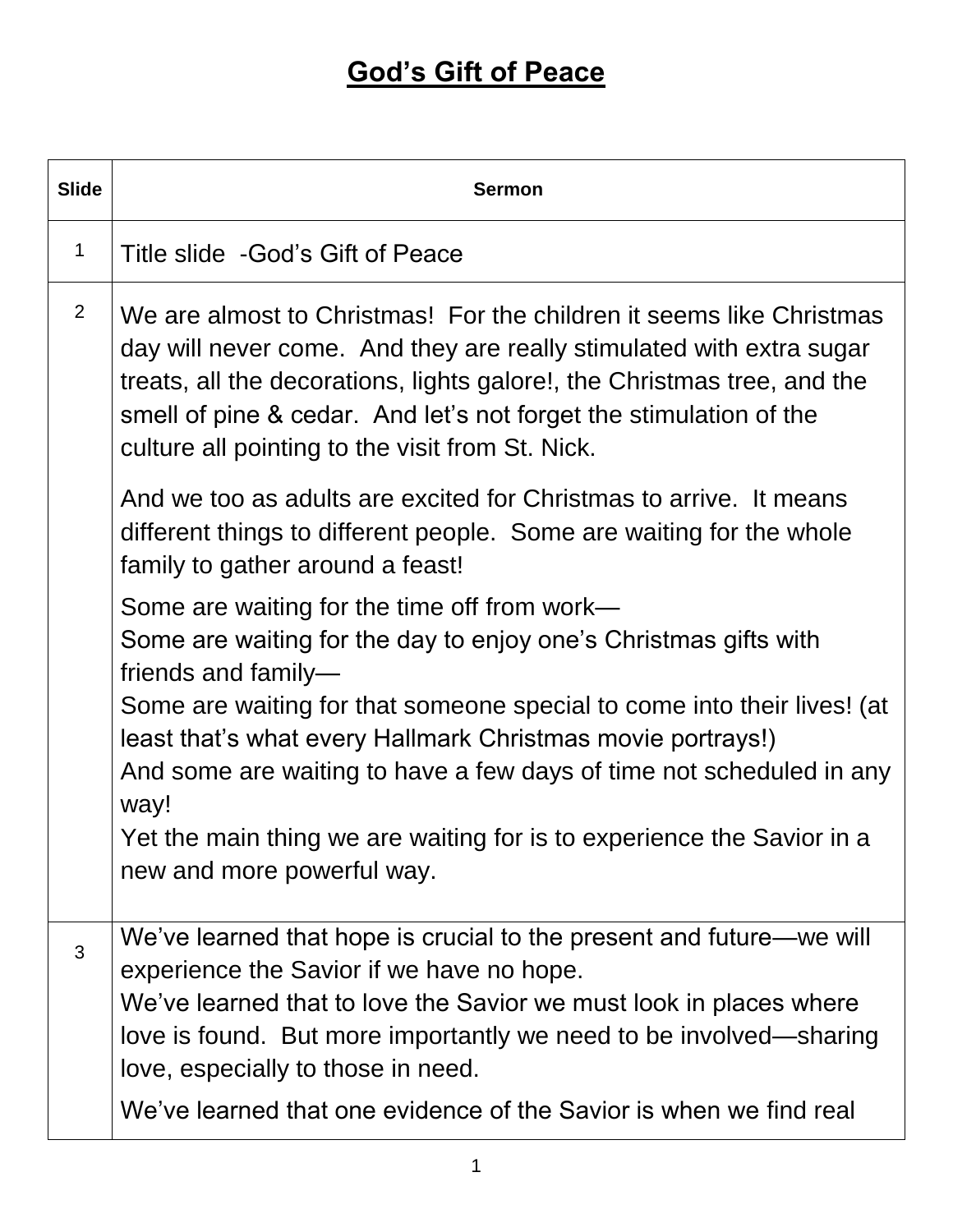|                | joy. And that fundamental joy comes from a relationship with God                                                                                                                                                                                                       |
|----------------|------------------------------------------------------------------------------------------------------------------------------------------------------------------------------------------------------------------------------------------------------------------------|
|                | through Jesus Christ. And today we consider the issue of Peace.                                                                                                                                                                                                        |
| $\overline{4}$ | Because where true peace resides is where we'll experience the joy of<br>Christmas—why peace? Because the Scripture tells us the Savior will<br>bring peace! Jesus-Emmanuel-God with us.<br>Isaiah 9:6, will be the Prince of Peace<br>John 14:27, Peace I give to you |
| 5              | What is peace and how does Jesus become our Peace?                                                                                                                                                                                                                     |
|                | First we have to look at what peace means in our day to day world.                                                                                                                                                                                                     |
|                | Peace is more than tranquility. Even though more people would say a<br>relaxing summer day napping in a hammock would be a peaceful day.<br>It certainly feels and looks that way. That's because we define peace<br>as the absence of conflict, frustration, fear.    |
|                | While this is a result of peace, peace has profound deep spiritual<br>roots. And these roots are found in an infant called Jesus, the Prince<br>of Peace. Jesus is God who becomes fully human.                                                                        |
|                | So here, we know that Jesus as human will deal with all the enemies<br>of peace just as we do! But in the midst of his humanity Jesus shows<br>us the way to peace.                                                                                                    |
|                | <b>HE will be Our Peace</b><br>Micah 5:5                                                                                                                                                                                                                               |
| 6              | Peace most simply defined is being in a right relationship-                                                                                                                                                                                                            |
|                | 1. Right relationship with God, for example being in God's will                                                                                                                                                                                                        |
|                | 2. Means being in right relationship with other people whether                                                                                                                                                                                                         |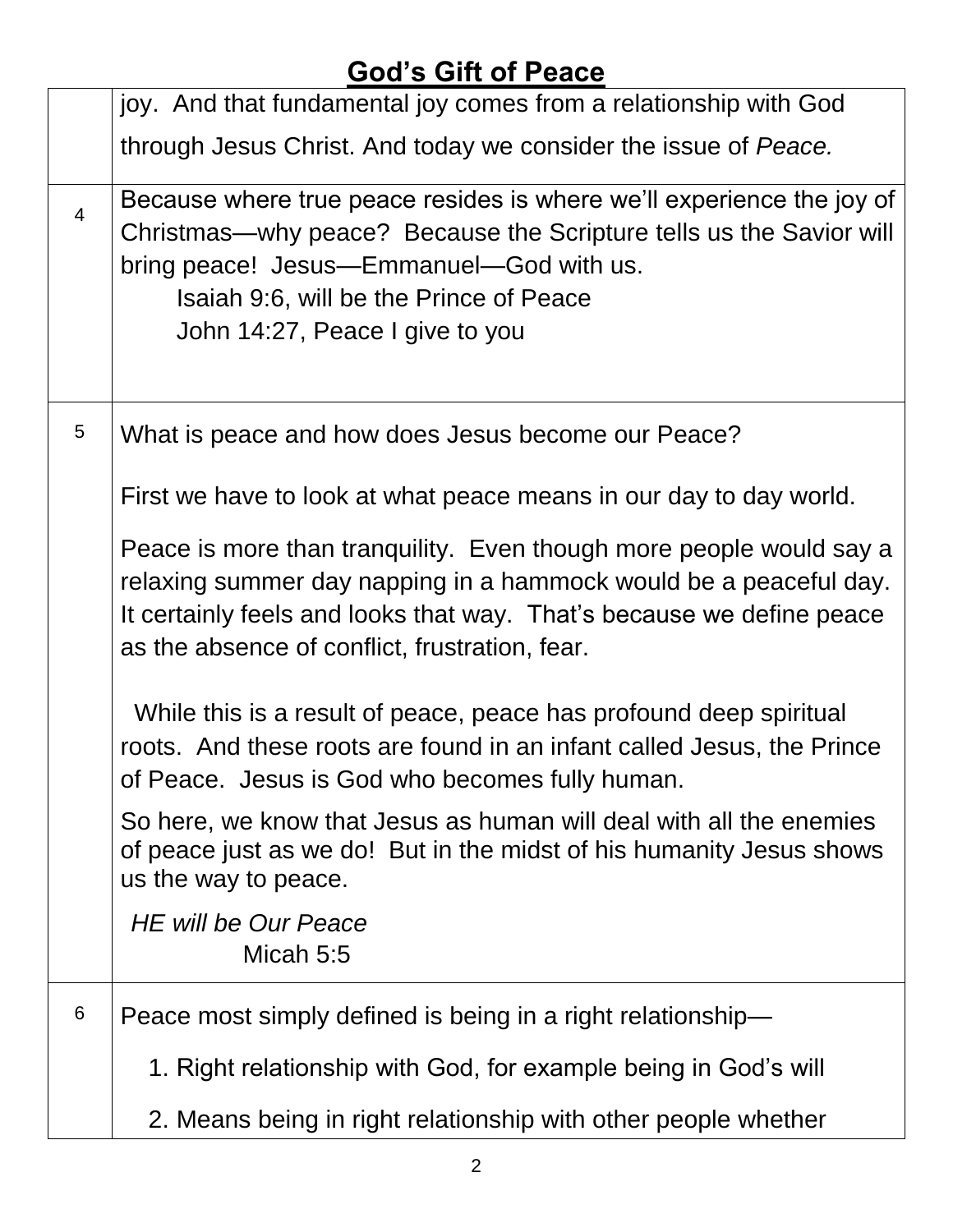| relatives or others, for example, living among people in love and<br>joy and hope; loving others as you would love yourself.                                                                                                                                                                                                                                                                                                                                                                                                                                                                                    |
|-----------------------------------------------------------------------------------------------------------------------------------------------------------------------------------------------------------------------------------------------------------------------------------------------------------------------------------------------------------------------------------------------------------------------------------------------------------------------------------------------------------------------------------------------------------------------------------------------------------------|
| 3. Being in right relationship with nature, God's creation                                                                                                                                                                                                                                                                                                                                                                                                                                                                                                                                                      |
| Now you can see that peace is no easy task! In fact no one can<br>create the peace that God wants us to have. That's why we must see<br>peace as God's gift to us in Jesus!                                                                                                                                                                                                                                                                                                                                                                                                                                     |
| Oh we try to find peace through our own efforts, don't we?                                                                                                                                                                                                                                                                                                                                                                                                                                                                                                                                                      |
| A. By pursuing popularity. We want everyone to like us. But once<br>we venture down this path soon we realize that we must become<br>what others want us to be! We spend time and energy learning<br>to change like autumn leaves, becoming someone different<br>depending on the circumstance. If we are good at this then from<br>the outside we look like we have it all together and are at peace.<br>But inwardly we are at war with ourselves.                                                                                                                                                            |
| B. We also seek peace by becoming the most powerful person<br>possible; dominating over all our competition! But that leads us<br>to treating others as objects to be conquered. Our peace then is<br>left to the success and failures we have. But this peace is just<br>the absence of being on top!                                                                                                                                                                                                                                                                                                          |
| C. Thirdly we see peace in pleasure. We think if more of life can be<br>like vacation we would have the peace we want. We look to<br>sexual relationships, we seek thrill rides like zipline, mountain<br>climbing, cycling. We look at throwing ourselves in to movies or<br>reality shows. And the thrills can't just be enough. The next<br>adventure has to be bigger and better! We throw ourselves into<br>sports, using all our free time playing or watching or betting on<br>the possible outcomes. But when the games or the thrill, or the<br>pleasures are over, we feel an emptiness in our souls! |
|                                                                                                                                                                                                                                                                                                                                                                                                                                                                                                                                                                                                                 |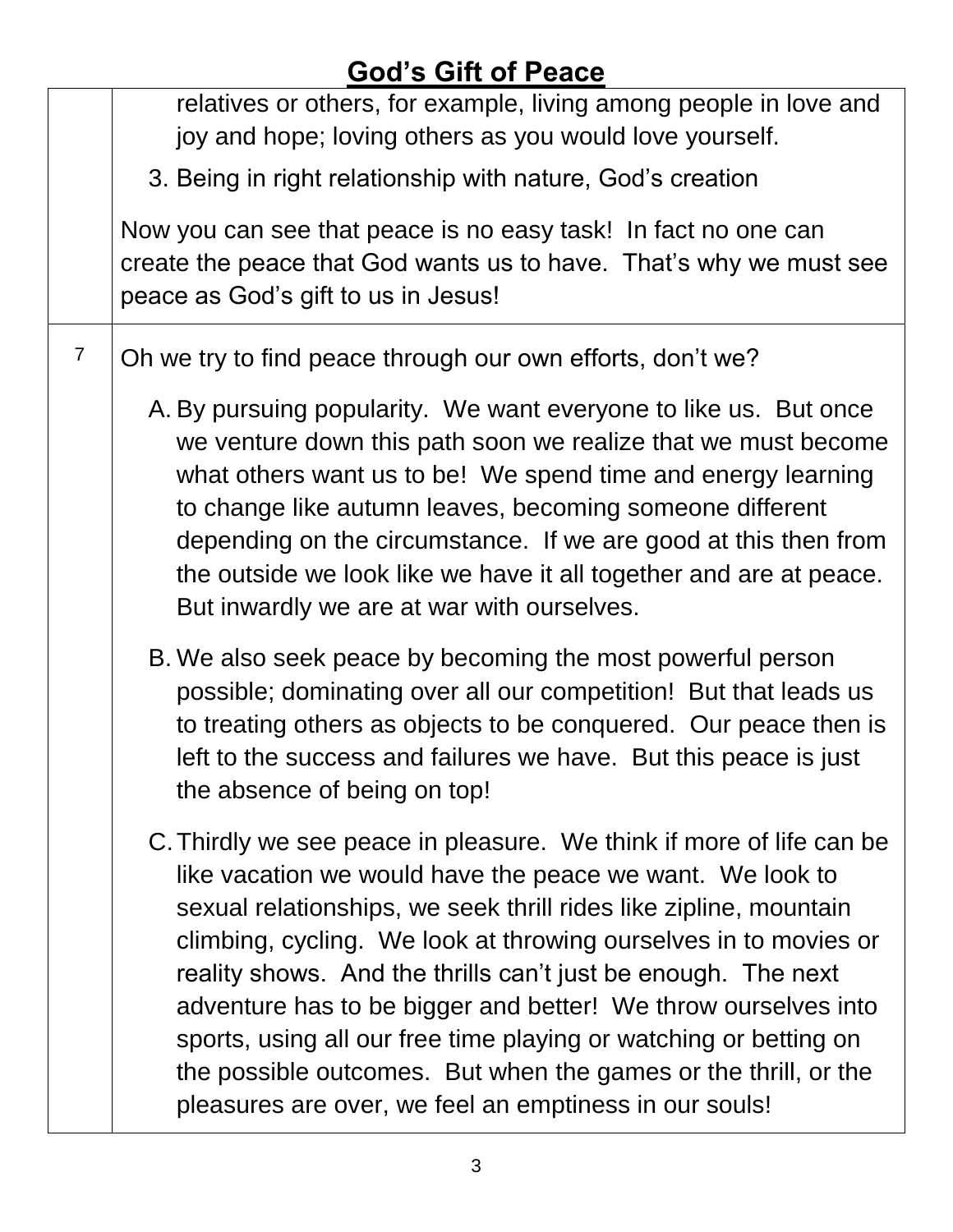|   | So we try lots of things and do lots of things and to lots of people to<br>find that satisfying peace we long to have!                                  |
|---|---------------------------------------------------------------------------------------------------------------------------------------------------------|
| 8 | But the truth is this peace we so desire is right here at Christmas in<br>the manger. We've seen it every year all our lives but somehow we<br>miss it! |
|   | And year after year God continues to pursue us constantly showing<br>us that the Peace we seek is right there in front of us!                           |
|   | If the truth be known, God pursues us the other 364 days a year<br>trying to give us the gift of peace                                                  |
| 9 | [Story of God's pursuit]                                                                                                                                |
|   | Several years ago an eastern paper reported this story:                                                                                                 |
|   | One evening a woman was driving home when she noticed a                                                                                                 |
|   | huge truck behind her that was driving uncomfortably close. She                                                                                         |
|   | stepped on the gas to gain some distance from the truck, but                                                                                            |
|   | when she sped up, the truck did too. The faster she drove, the<br>faster the truck did.                                                                 |
|   | Now scared, she exited the freeway. But the truck stayed with                                                                                           |
|   | her. The woman then turned up a main street, hoping to lose her                                                                                         |
|   | pursuer in traffic. But the truck ran a red light and continued the                                                                                     |
|   | chase.                                                                                                                                                  |
|   | Reaching the point of panic, the woman whipped her car into a                                                                                           |
|   | service station and bolted out of her auto screaming for help.                                                                                          |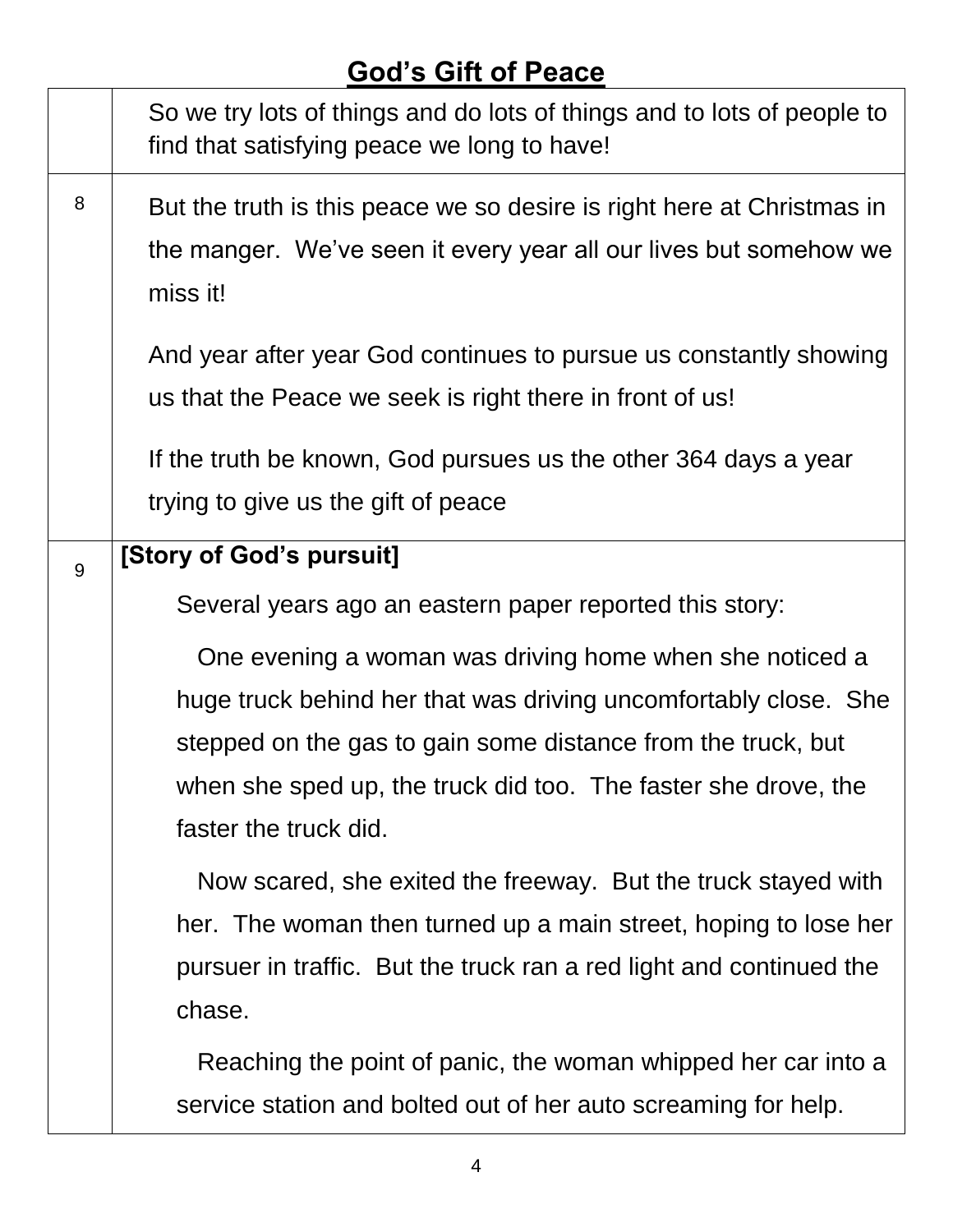# **God's Gift of Peace** The truck driver sprang from his truck and ran toward her car. Yanking the back door open, the driver pulled out a man hidden in the back seat. The woman was running from the wrong person. From his high vantage point, the truck driver had spotted a would-be rapist in the woman's car. The chase was not his effort to harm her but to save her even at the cost of his own safety.  $10$  God pursues us—not to harm us or to get us into the kingdom, but to open the gift of Peace in our lives. And that Peace will only come with a relationship with God through the babe, Jesus, who becomes the Peace maker through the cross. And from accepting Jesus as Savior and Lord we will find the Prince of Peace sowing the soil of peace in our lives with others. By taking in the depth and breath and wonder of the Christmas story we will begin to see how everyone and everything is important in this world, and this leads to the desire to be peacemakers for the creation God gives us! 11 | Conclusion Joseph is a character that had to receive God's peace to accept his role as Jesus' earthly father. Everything was against him saying yes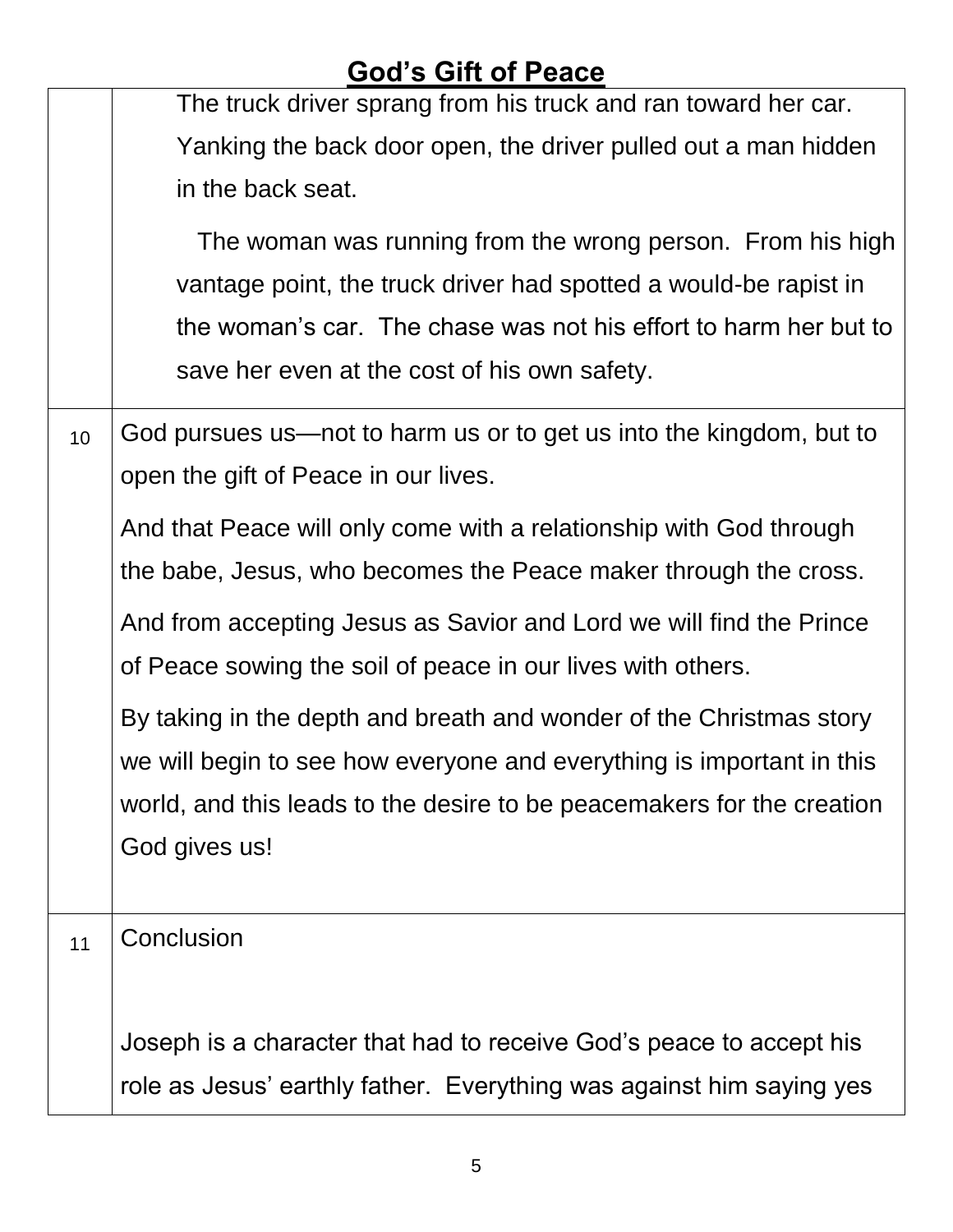to the angel—

|    | 1. Leader in community                                                                                                                             |
|----|----------------------------------------------------------------------------------------------------------------------------------------------------|
|    | 2. Man of the scriptures and important in the synagogue                                                                                            |
|    | 3. Had a reputation beyond dispute                                                                                                                 |
|    | 4. Had a career to make an honest living—carpentry                                                                                                 |
|    | 5. As a result he probably looked at the world as one that fits<br>together, has clean edges and could be nailed so that really<br>stayed the same |
|    | 6. Through his faith we believe he was moral and just                                                                                              |
|    | He would have been one to follow the law—rewards and punishments                                                                                   |
|    | 1. as the law decreed                                                                                                                              |
|    | 2. He'd probably be practical                                                                                                                      |
|    | 3. He would be concerned about how he carried himself and<br>conscious of how he was regarded by others                                            |
| 12 | But even with all these reasons to act responsibly and quietly dismiss                                                                             |
|    | Mary-something stirred in him-                                                                                                                     |
|    | $\triangleright$ He was sure it was a messenger from God that told him to<br>take Mary for his wife                                                |
|    | $\triangleright$ He was sure that the child, while not his, was miraculous                                                                         |
|    | $\triangleright$ And he desired most of all to do God's will—thus finding                                                                          |